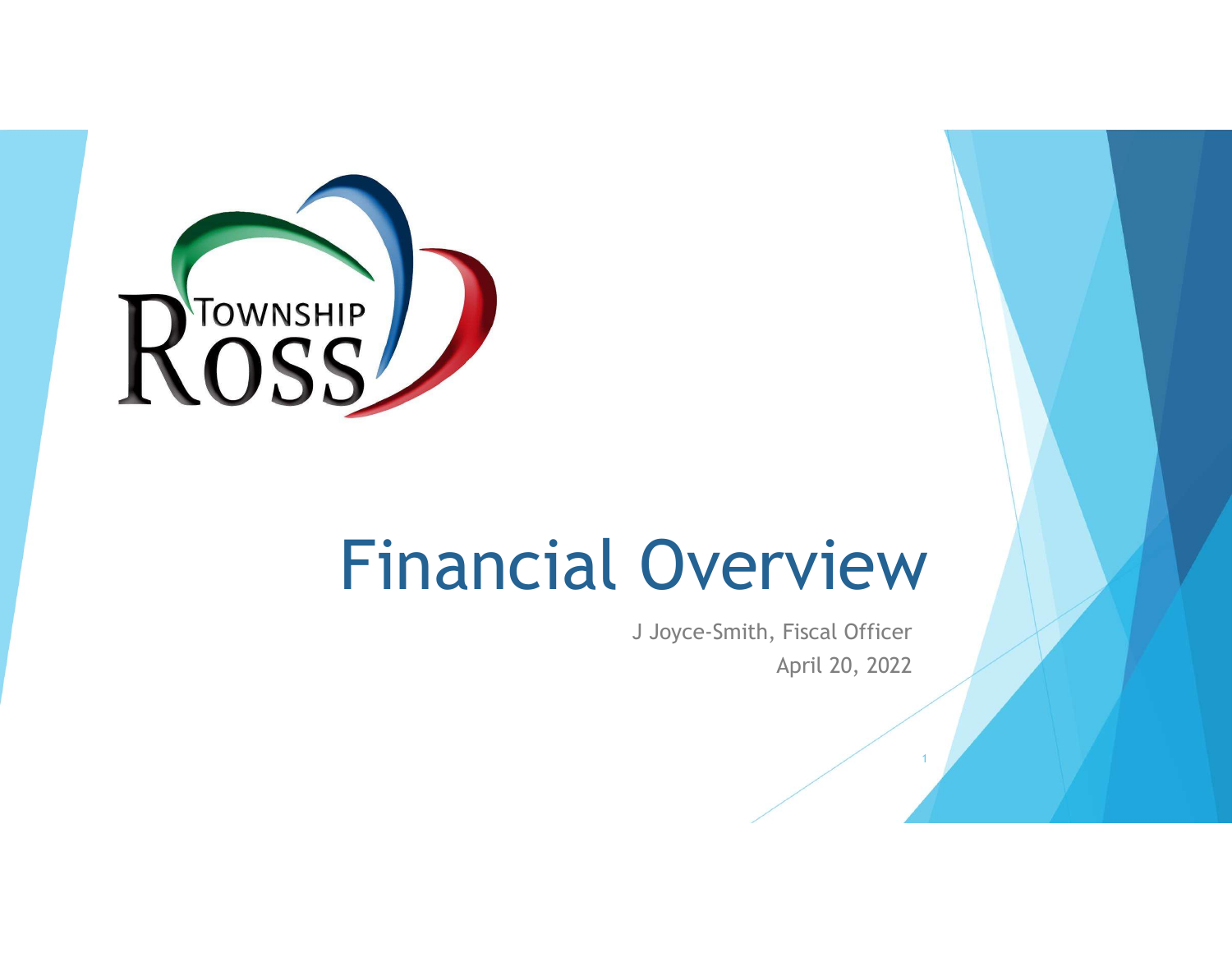## 2021 Tax Year (payable 2022) Real Property Valuations

| 2021 Tax Year (payable 2022)                         |                        |                       |            |
|------------------------------------------------------|------------------------|-----------------------|------------|
| <b>Real Property Valuations</b>                      |                        |                       |            |
| *Source Butler County Value Abstract<br><b>Class</b> | <b>Assessed Values</b> | $\frac{\%}{\sqrt{2}}$ | % by Class |
| Residential (Class I)                                | 196,542,830            | 82.593%               |            |
| Agricultural (Class I)                               | 18,306,230             | 7.693%                |            |
| <b>Sub Total</b>                                     | 214,849,060            |                       | 90.286%    |
| Industrial (Class II)                                | 2,056,920              | 0.864%                |            |
| <b>Commercial (Class II)</b>                         | 13,304,120             | 5.591%                |            |
| PUPP (Class II)                                      | 7,755,310              | 3.259%                |            |
| Sub Total                                            | 23,116,350             |                       | 9.714%     |
| <b>Grand Total</b>                                   | 237,965,410            |                       |            |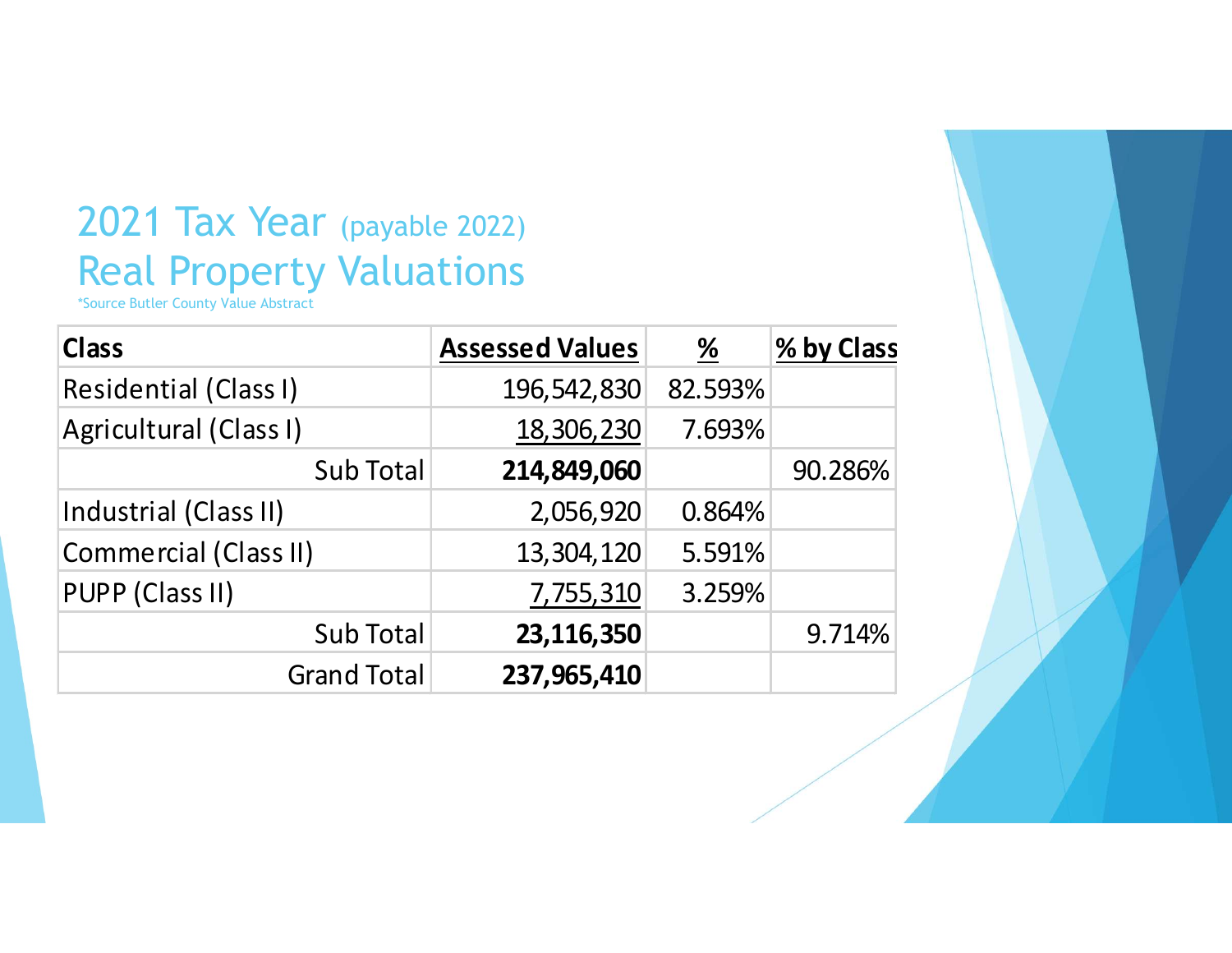# Ross Township - Current Funding Sources

## ▶ Administration (General Fund) 2022 CY

|                     | <b>Ross Township - Current Funding Sources</b> |              |        |                                                            |  |
|---------------------|------------------------------------------------|--------------|--------|------------------------------------------------------------|--|
|                     | Administration (General Fund) 2022 CY          |              |        |                                                            |  |
| <b>General Fund</b> |                                                | Amount       | %      |                                                            |  |
|                     | Real Property Tax                              | \$195,000.00 | 43.02% | Inside Millage .92 mills                                   |  |
|                     | <b>Local Government</b>                        | \$110,071.00 | 24.29% | Drastically reduced by Gov. Kasich                         |  |
|                     | <b>Other Sources</b>                           | \$148,128.90 | 32.69% | Reduced by loss of Personal<br>Property Tax and Estate Tax |  |
|                     |                                                | \$453,199.90 |        |                                                            |  |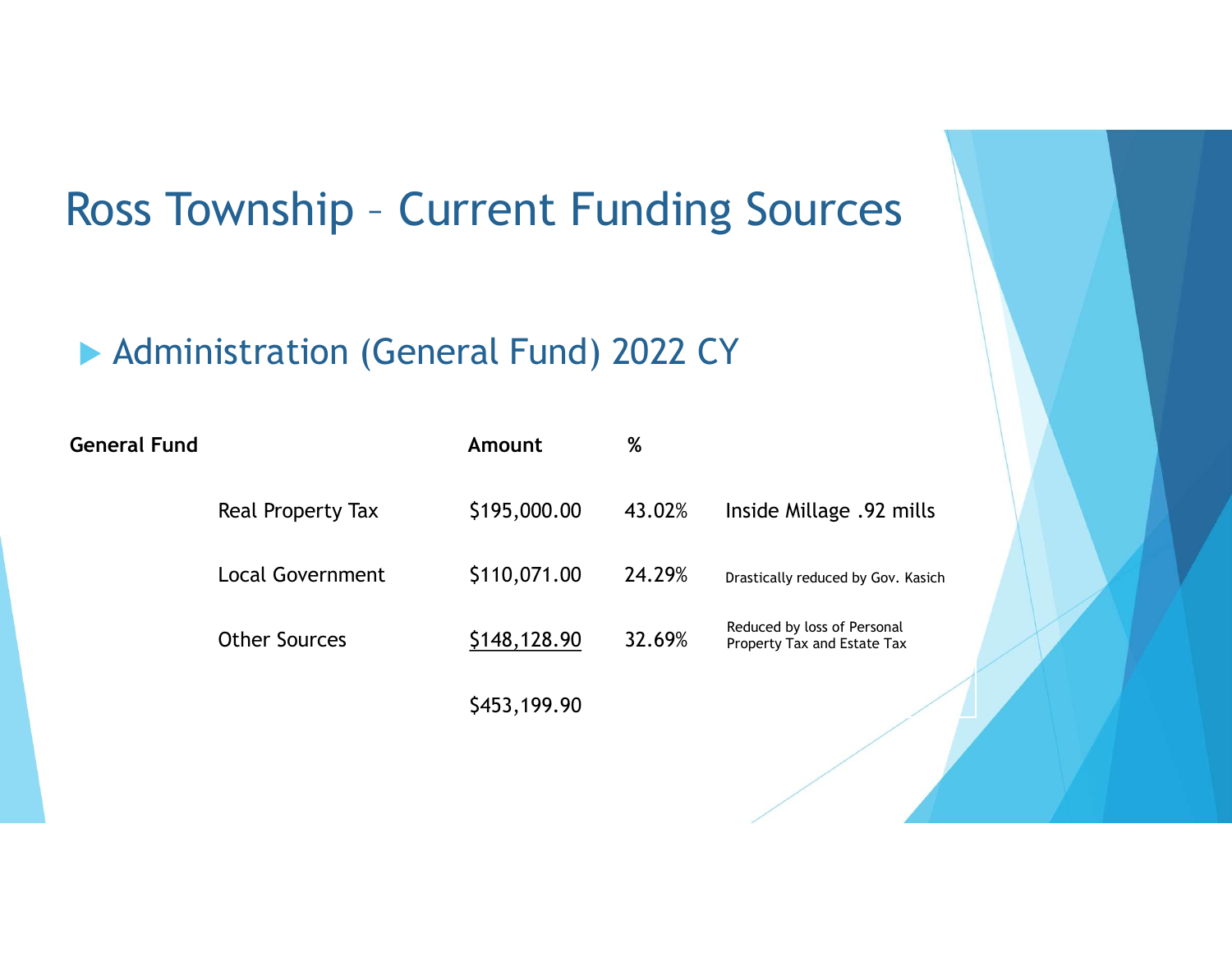# Ross Township – Current Funding Sources

|        | <b>Ross Township - Current Funding Sources</b> |                                             |                 |                                  |  |
|--------|------------------------------------------------|---------------------------------------------|-----------------|----------------------------------|--|
|        |                                                |                                             |                 |                                  |  |
| Road   | Real Property Tax                              | Amount<br>\$359,000.00                      | %<br>51.07%     | Inside Millage 1.8 mills         |  |
|        | Permissive Gas Tax<br><b>Other Sources</b>     | \$319,500.00<br>\$24,500.00<br>\$703,000.00 | 45.45%<br>3.49% |                                  |  |
| Police |                                                | Amount                                      | %               |                                  |  |
|        | Real Property Tax                              | \$800,000.00                                | 94.04%          | 3.75 mills voted levy            |  |
|        | <b>Other Sources</b>                           | \$50,690.00<br>\$850,690.00                 | 5.96%           | SRO contract; fines;<br>and fees |  |
| Fire   |                                                | Amount                                      | %               |                                  |  |
|        | Real Property Tax                              | \$1,080,000.00                              | 79.%            | 5.75 mills voted levy            |  |
|        | <b>Other Sources</b>                           | \$287,050.00                                | 21%             | EMS billing, grants, etc         |  |
|        |                                                | \$1,367,050.00                              |                 |                                  |  |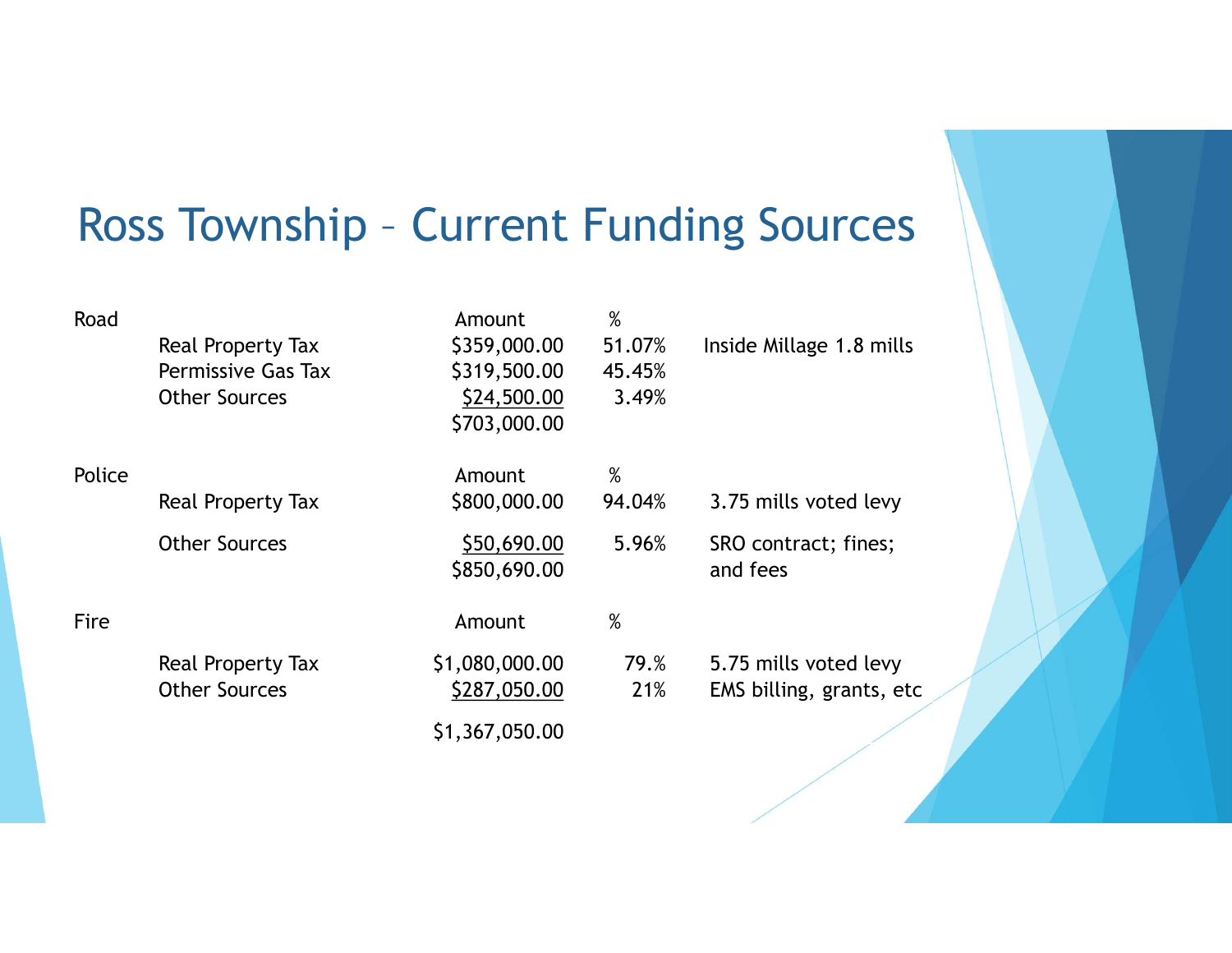## 2022 CY(estimates) \*Revenues are estimated low and expenditures high

| Revenue vs Expenditure trends - 2017 through 2021        |              |                                                                      |                                  |                                  |                              |                                  |
|----------------------------------------------------------|--------------|----------------------------------------------------------------------|----------------------------------|----------------------------------|------------------------------|----------------------------------|
|                                                          |              |                                                                      |                                  |                                  |                              |                                  |
|                                                          |              |                                                                      |                                  |                                  |                              |                                  |
|                                                          |              |                                                                      |                                  |                                  |                              |                                  |
|                                                          |              |                                                                      |                                  |                                  |                              |                                  |
|                                                          |              |                                                                      |                                  |                                  |                              |                                  |
|                                                          |              |                                                                      |                                  |                                  |                              |                                  |
|                                                          |              |                                                                      |                                  |                                  |                              |                                  |
|                                                          |              | 2022 CY(estimates) *Revenues are estimated low and expenditures high |                                  |                                  |                              |                                  |
|                                                          |              |                                                                      |                                  |                                  |                              |                                  |
| <b>Department</b>                                        | Year         | <b>Prior Year Balance</b>                                            | <b>Revenue</b>                   | <b>Expenditures</b>              | <b>Annual Gains v</b>        | <b>Ending Balance</b>            |
|                                                          |              |                                                                      |                                  |                                  | Loss                         |                                  |
| Administration<br><b>General Fund</b>                    | 2017<br>2018 | \$1,308,255.10<br>\$1,025,594.13                                     | \$641,956.99<br>\$655,838.72     | \$924,617.96<br>\$847,371.49     | \$282,660.97<br>\$191,532.77 | \$1,025,594.13<br>\$834,061.36   |
| 1000                                                     | 2019         | \$834,061.36                                                         | \$858,949.68                     | \$918,597.73                     | \$59,648.05                  | \$774,413.31                     |
| (inc 3101 until 2020)                                    | 2020         | \$774,413.31                                                         | \$731,434.88                     | \$524,009.10                     | \$207,425.78                 | \$981,839.09                     |
|                                                          | 2021         | \$981,839.09                                                         | \$558,000.87                     | \$549,850.95                     | \$8,149.92                   | \$989,989.01                     |
|                                                          | 2022         | \$989,989.01                                                         | \$453,200.00                     | \$465,741.00                     | \$12,541.00                  | \$977,448.01                     |
| $ $ Fire                                                 | 2017         | \$545,166.39                                                         | \$1,607,623.07                   | \$1,342,727.09                   | \$264,895.98                 | \$810,062.37                     |
| <b>Fire Fund &amp; FRAE</b>                              | 2018         | \$810,062.37                                                         | \$1,389,597.15                   | \$1,208,629.12                   | \$180,968.03                 | \$991,030.40                     |
| Services Fund<br>2191                                    | 2019<br>2020 | \$991,030.40<br>\$603,555.77                                         | \$2,013,095.42<br>\$1,548,812.53 | \$2,400,570.05<br>\$1,121,389.07 | \$387,474.63<br>\$427,423.46 | \$603,555.77<br>\$1,030,979.23   |
| 2281                                                     | 2021         | \$1,030,979.23                                                       | \$1,524,582.79                   | \$1,124,685.04                   | \$399,897.75                 | \$1,430,876.98                   |
|                                                          | 2022         | \$1,430,876.98                                                       | \$1,367,050.00                   | \$1,655,800.00                   | \$288,750.00                 | \$1,142,126.98                   |
|                                                          |              |                                                                      |                                  |                                  |                              |                                  |
| Police<br>Police Fund, Drug LE Fun                       | 2017<br>2018 | \$303,685.35<br>\$340,490.88                                         | \$595,288.34<br>\$635,652.36     | \$558,482.81<br>\$640,885.80     | \$36,805.53<br>\$5,233.44    | \$340,490.88<br>\$335,257.44     |
| & LE Trust Fund                                          | 2019         | \$335,257.44                                                         | \$928,183.28                     | \$907,700.63                     | \$20,482.65                  | \$355,740.09                     |
| 2081                                                     | 2020         | \$355,740.09                                                         | \$995,444.59                     | \$724,543.02                     | \$270,901.57                 | \$626,641.66                     |
|                                                          | 2021         | \$626,641.66<br>\$719,728.33                                         | \$951,337.40<br>\$850,689.65     | \$858,250.73<br>\$1,028,028.05   | \$93,086.67<br>\$177,338.40  | \$719,728.33<br>\$542,389.93     |
| 2221                                                     |              |                                                                      |                                  |                                  |                              |                                  |
| 2261                                                     | 2022         |                                                                      |                                  | \$556,685.13                     | \$21,776.86                  | \$776,724.87                     |
|                                                          | 2017         | \$754,948.01                                                         | \$578,461.99                     |                                  |                              |                                  |
|                                                          |              | \$776,741.53                                                         | \$618,054.51                     | \$629,204.76                     | \$11,150.25                  | \$765,591.28                     |
|                                                          | 2019         | \$765,591.28                                                         | \$669,360.58                     | \$865,714.93                     | \$196,354.35                 | \$569,236.93                     |
| 2011 / 2021 / 2031                                       | 2020         | \$569,236.93<br>\$605,428.20                                         | \$782,396.38<br>\$823,401.69     | \$746,205.11<br>\$606,384.70     | \$36,191.27                  | \$605,428.20                     |
| 2141 / 2231                                              | 2021<br>2022 | \$822,445.19                                                         | \$700,650.00                     | \$866,826.16                     | \$217,016.99<br>\$166,176.16 | \$822,445.19<br>\$656,269.03     |
| Road<br>Motor Veh., Gas, R&B, RD 2018<br>& MV Perm Funds |              |                                                                      |                                  |                                  |                              |                                  |
| <b>Township Totals</b>                                   | 2017         | \$2,912,054.85                                                       | \$3,423,330.39                   | \$3,382,512.99                   | \$40,817.40                  | \$2,952,872.25                   |
|                                                          | 2018<br>2019 | \$2,952,888.91<br>\$2,925,940.48                                     | \$3,299,142.74<br>\$4,469,588.96 | \$3,326,091.17<br>\$5,092,583.34 | \$26,948.43<br>\$622,994.38  | \$2,925,940.48<br>\$2,302,946.10 |
|                                                          | 2020         | \$2,302,946.10                                                       | \$4,058,088.38                   | \$3,116,146.30                   | \$941,942.08                 | \$3,244,888.18                   |
|                                                          | 2021         | \$3,244,888.18                                                       | \$3,857,322.75                   | \$3,139,171.42                   | \$718,151.33                 | \$3,963,039.51                   |
|                                                          | 2022         | \$3,963,039.51                                                       | \$3,371,589.65                   | \$4,016,395.21                   | \$644,805.56                 | \$3,318,233.95                   |
|                                                          |              | <b>Estimated Values</b>                                              |                                  |                                  |                              |                                  |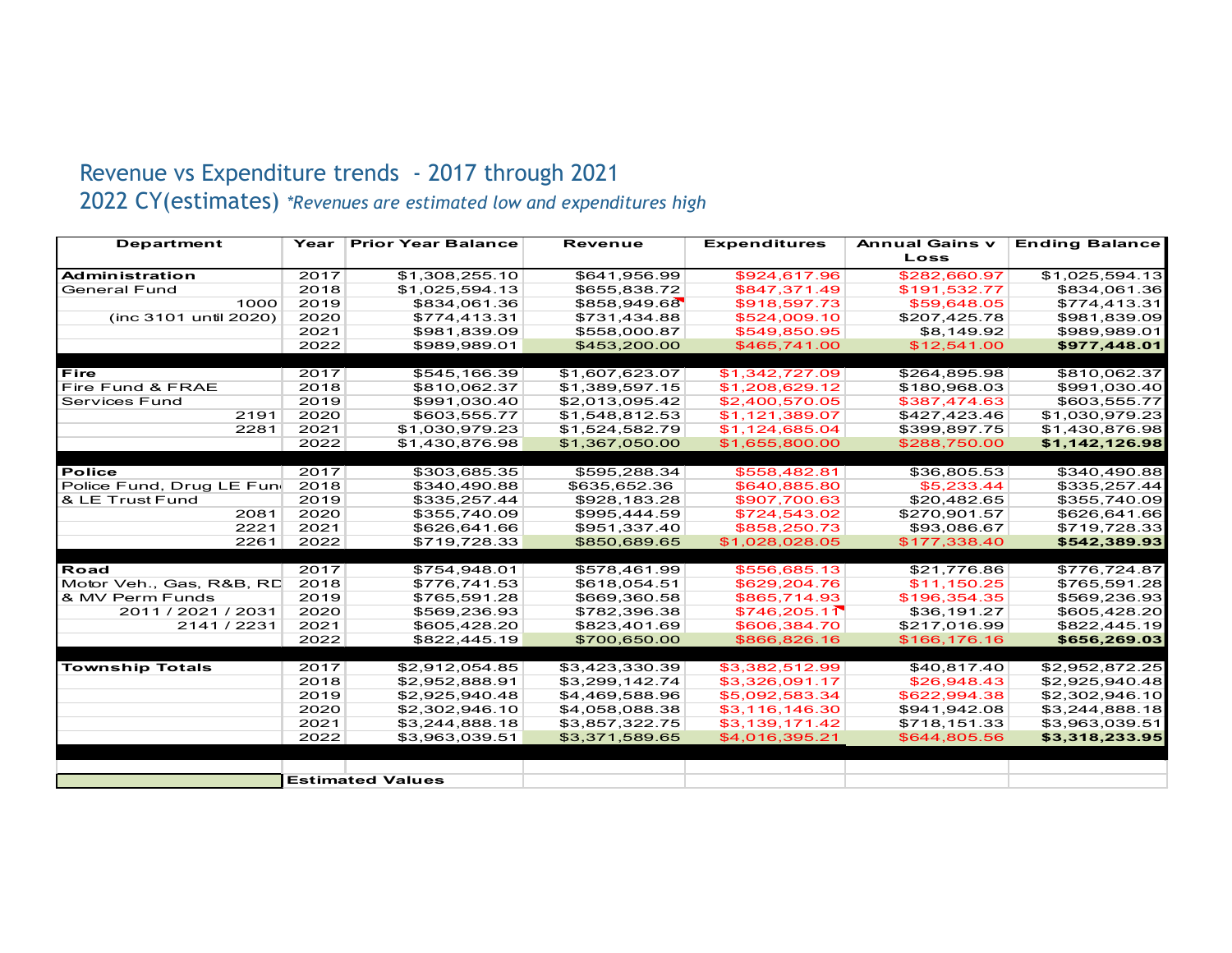- Tax Levies & Growth defined<br>► Fixed Sum Levy -Are levies typically associated with debt. Although a<br>millage appears on your ballot, you are actually voting on the sum it ▶ Fixed Sum Levy -Are levies typically associated with debt. Although a millage appears on your ballot, you are actually voting on the sum it will generate. This ensures that the entity receives the revenue needed to pay the principle and interest due on the debt. (Primarily used by school districts or entities that may be building a new building). Fixed Sum Levy - Are levies typically associated with debt. Although a millage appears on your ballot, you are actually voting on the sum it will generate. This ensures that the entity receives the revenue needed to pay t
- the levy determines the MAXIMUM revenue stream for the life of the levy. After the first year, the Department of Taxation and Equalization (DTE) applies a reduction factor to the millage so that the levy does not over collect, thus protecting the taxpayer.
	- Growth from new development does not create a "windfall" for the entity as the reduction factors applied to the levy controls the revenue stream. The entity only sees an increase in revenue if and when that levy is renewed or replaced. (Primarily used for Police, Fire and Road levies.)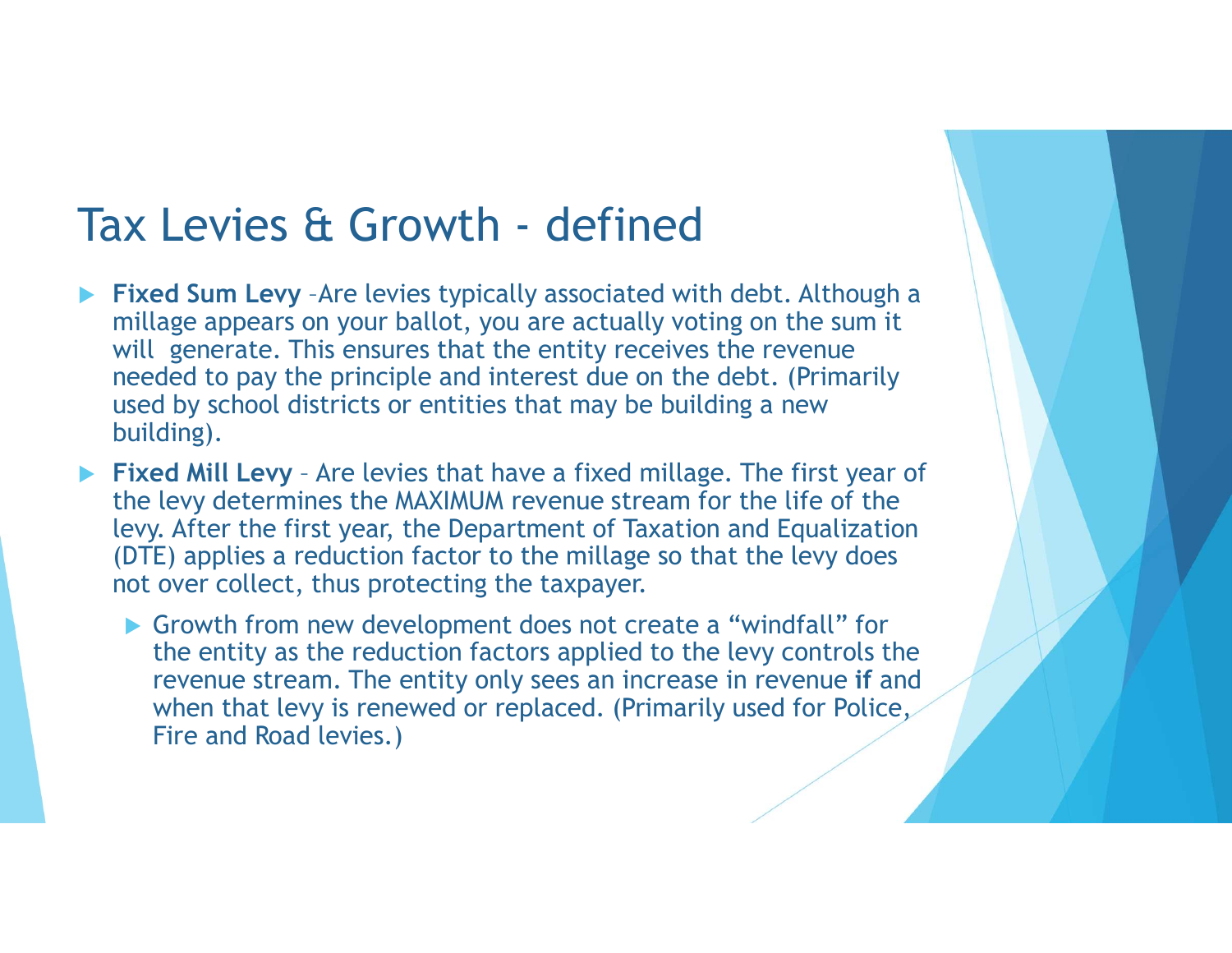- Ross Township Public Safety future needs<br>
The Fire and Police Departments both passed levies within the last ten years<br>
with the intention of growing those departments from a volunteer (fire) and<br>
Some the intention of g The Fire and Police Departments both passed levies within the last ten years with the intention of growing those departments from a volunteer (fire) and part-time (police) basis into full time departments. Both agencies have suffered from a lack of quality and of available part time staff. This has plagued fire and police agencies throughout Butler County, Ohio, and across the United States.
- In 2016 the Fire Department hired three full time firefighter/EMTs and in 2022 they hired four more. This will greatly reduce the reliance on part time employees and provide stability to the department and to the community.
- The Police Department, in its quest to put a least two officers on duty for 36 square miles has struggled to surpass the pre-pandemic staffing levels due to a insufficient revenue stream. The current millage is not sustainable for a full time department in the long haul.
- Regardless of how Ross Township grows and develops, the strain will continue to be felt by these two much needed public service divisions. Controlled, planned growth with a good mix of commercial, along with the residential development, will allow these departments to thrive without further reliance on the current tax base.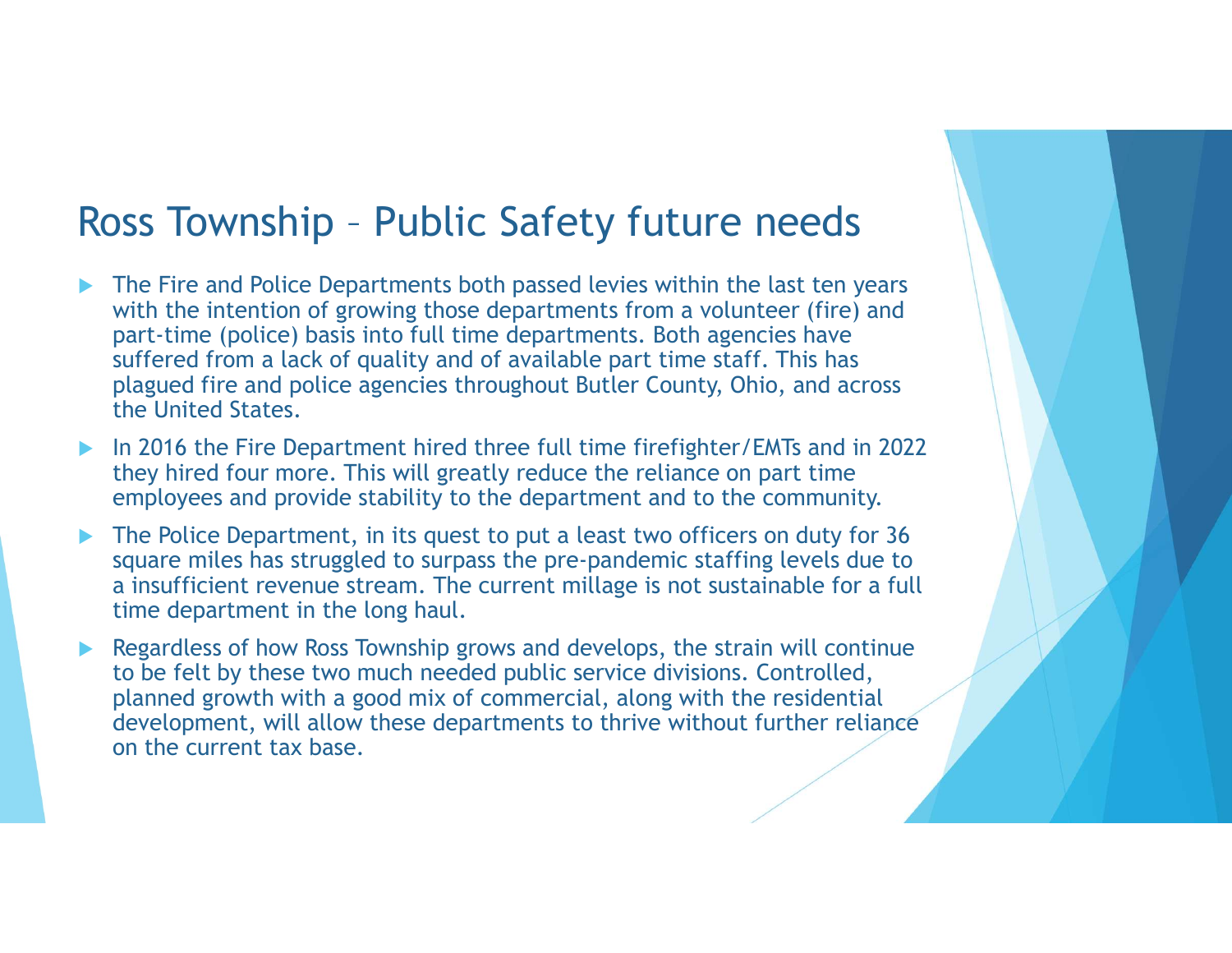

**Black Road Neighborhood** 810 Dry Run/Ross Trails 815 Venice Garden/Manor 731 Rest of Ross Township 1858 **Estimate for Development** 708